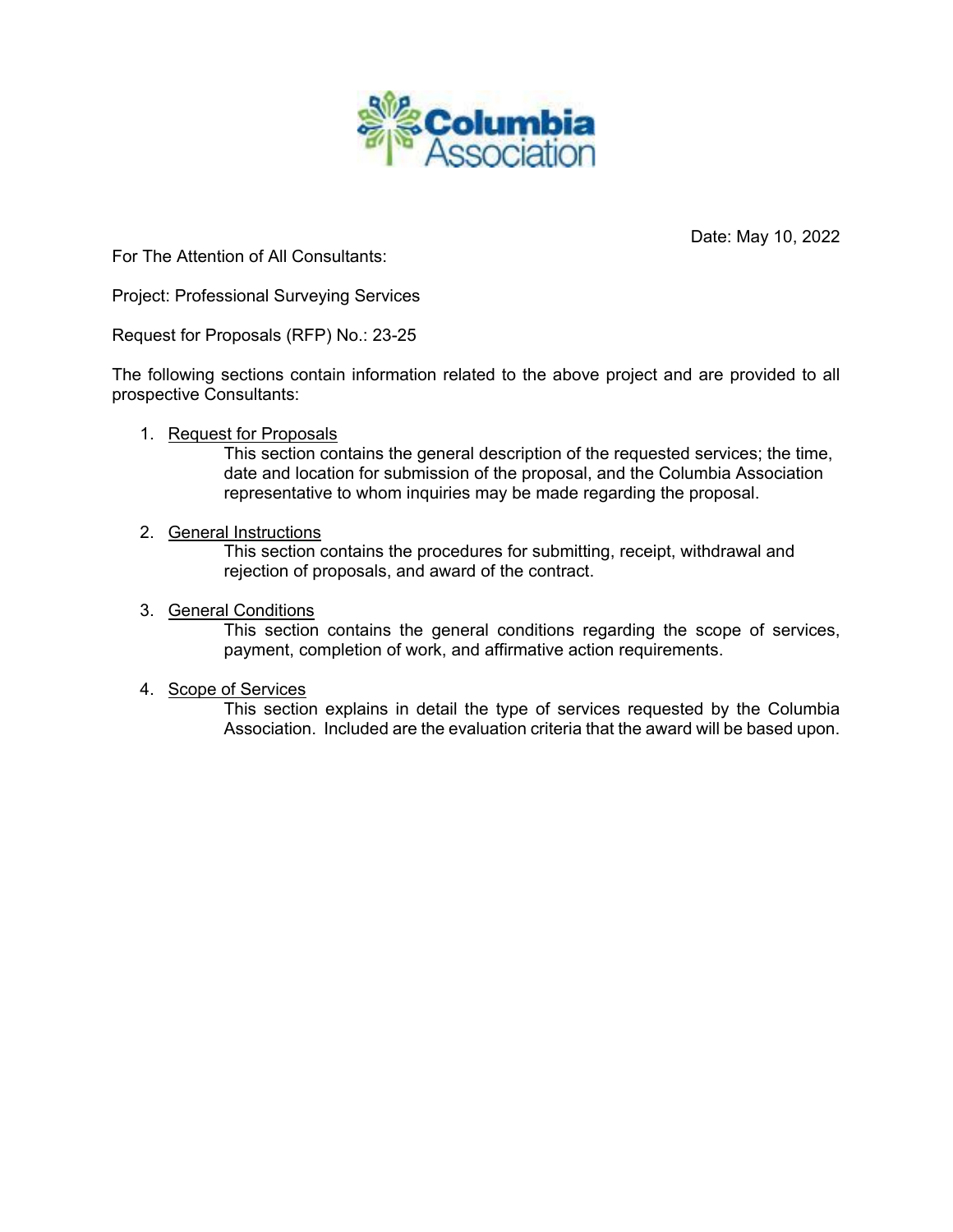# **Section 1. REQUEST FOR PROPOSALS**

RFP  $No: 23-25$ 

RFP Issue Date: May 10, 2022

RFP Project Name: Professional Surveying Services

A pre-proposal meeting will be held at 11:00 AM, Tuesday, May 17, 2022, via Google Meet video conference. If you wish to participate, please email the name of your firm, attendee name(s) and email address to [Michael.Bost@ColumbiaAssociation.org](about:blank) and a link to the meeting will be provided. Attendance at the pre-proposal meeting is strongly encouraged, but is not mandatory. Firms will be allowed the opportunity to ask questions at this time.

Each proposal must be submitted via email as described below. Proposals submitted must include the Pricing Schedule, any explanatory comments or materials, and other attachments as required.

Each proposal must be received as follows:

E-mail: Procurement@ColumbiaAssociation.org

Date: **Tuesday, May 31, 2022**

Time: At or before 2:00 P.M.

Oral, telephonic and facsimile proposals will not be accepted.

Emailed proposals must be time stamped at or before the due date and time for receipt of proposals. Emails that are time stamped after the due date and time will not be considered. Emailed proposals must have signature affixed to the proposal prior to electronic submission. A confirmation email will be sent within one business day of receipt of the proposal. If a confirmation email is not received, please contact Michael Bost Senior Purchasing Specialist, at (410) 423- 4108 or via email to [Michael.Bost@columbiaassociation.org.](http://Michael.Bost@columbiaassociation.org)

Should you decide not to submit a proposal in response to this solicitation, please complete and return the No Proposal Response Form which can be found on the last page of this document.

Questions regarding this Request for Proposal may be addressed to Michael Bost at (410) 423- 4108 or emailed to [Michael.Bost@columbiaassociation.org.](http://Michael.Bost@columbiaassociation.org)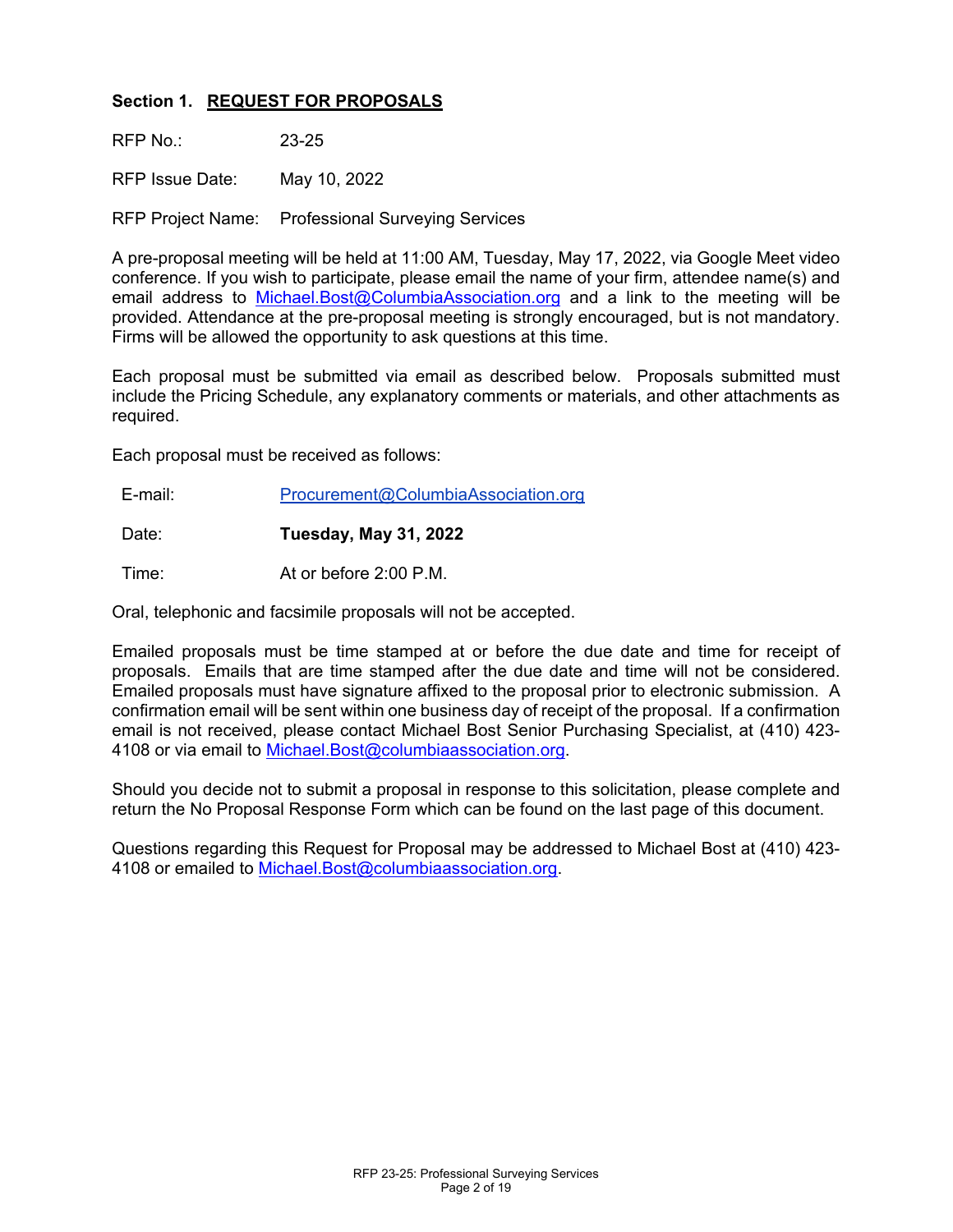## **Section 2. GENERAL INSTRUCTIONS**

#### PRE-SUBMISSION INFORMATION

#### Examination of Proposal Documents

Consultants must examine all of the RFP documents very carefully, and must prepare their proposal after examination of the location and/or nature of the proposed work. The submission of a proposal indicates that the Consultant thoroughly understands all the terms and conditions, instructions, notices, and specifications of the proposal.

#### Assistance in Proposal Preparation

Columbia Association staff will not assist any Consultant or Consultant's agent in the actual preparation of the proposal.

#### Interpretation of Proposal Documents and Correction of Proposal Documents

Should a Consultant require an interpretation or clarification of any provisions of the RFP documents or related information provided by the Columbia Association, or believe that there is an ambiguity, error, inconsistency or discrepancy in these documents or information, the Consultant must notify the Columbia Association in writing at least 5 working days prior to the date set for receipt of proposals.

A Consultant who fails to request any such interpretation or clarification waives any claim for additional cost or time spent addressing any ambiguity, error, inconsistency or discrepancy in any such documents or information which is found to have been apparent at the time of receipt of proposals.

All interpretations, clarifications, corrections, changes or other directions related to these requests will be provided in writing by the Columbia Association and sent to all prospective Consultants who obtained copies of the documents and information from the Columbia Association.

#### Extension of Proposal Due Date

The Columbia Association may extend the proposal due date at its option. If the date is extended, the Columbia Association will notify all prospective Consultants who have obtained copies of the proposal documents.

#### Response to Solicitations

In the event a Consultant does not submit a proposal on this solicitation, they should respond with an explanation as to why they were unable to do so. The return of a "No Proposal" is not considered a failure to respond.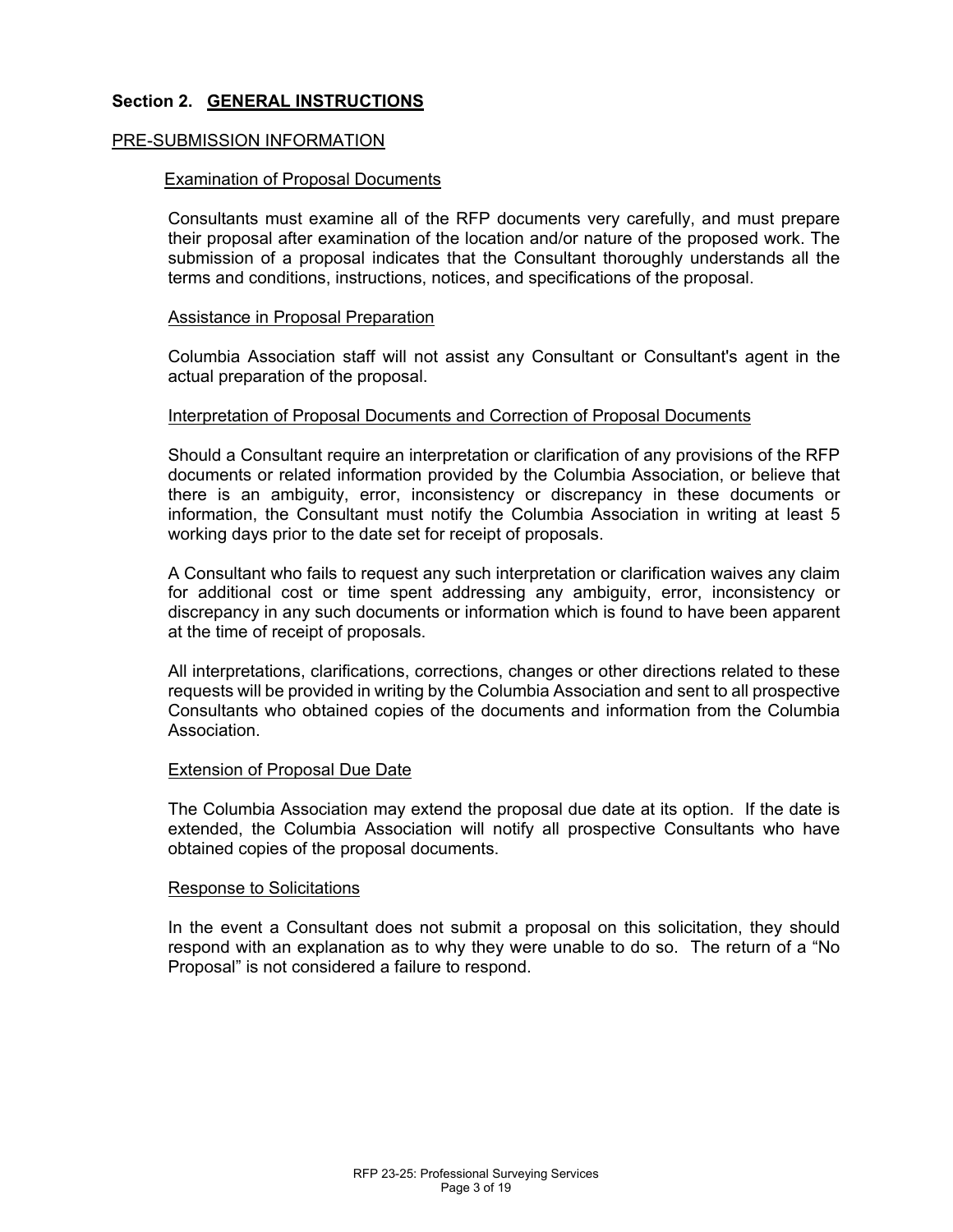## PREPARATION and SUBMISSION of PROPOSALS

- Received on or before the time, date and to the email address specified in Section 1 of the RFP.
- Signed by authorized principals with the firm's legal name fully stated.
- Fully completed by the Consultant, including all information requested and any attachments that may be required.

## RECEIPT OF PROPOSALS

Oral, telephonic and telegraphic proposals will not be accepted. Proposals received after the date and time specified for receipt of proposals will not be considered for award.

## WITHDRAWAL OF PROPOSALS

All proposals shall be valid for a minimum period of ninety (90) calendar days following the due date and time specified for receipt, unless otherwise stated in Section 4, Scope of Services.

## LATE PROPOSALS, MODIFICATIONS AND WITHDRAWALS

If a Consultant submits a proposal, or request for withdrawal is made after the time set for receipt of proposals, the following applies.

- A late proposal, late modification or late request for withdrawal will not be considered.
- Any proposal or modification to a proposal received after the time set for receipt of proposals is late and will not be considered for award.
- Any request for withdrawal or request for modification received after the due date for proposals is late.
- A late proposal will not be considered for award.
- Exceptions to these rules may be made when a late proposal, modification, or withdrawal would have been timely but for the action or inaction of procurement personnel directing the procurement activity.

## MISTAKES IN PROPOSAL

After receipt of Proposal, Columbia Association staff shall examine all proposals for mistakes. In cases of apparent mistakes, other than those involving extension of unit prices or other arithmetic errors, when Columbia Association staff has reason to believe that a mistake may have been made, staff shall request from the Proposer a verification of the Proposal. If the Proposer alleges a mistake, the matter shall be brought to the attention of the Director of Purchasing. Such actions shall be taken prior to award.

The Director of Purchasing is required to make the administrative determinations necessary in cases of alleged proposal mistakes. The authority permitting correction of proposals is limited to proposals which are responsive as submitted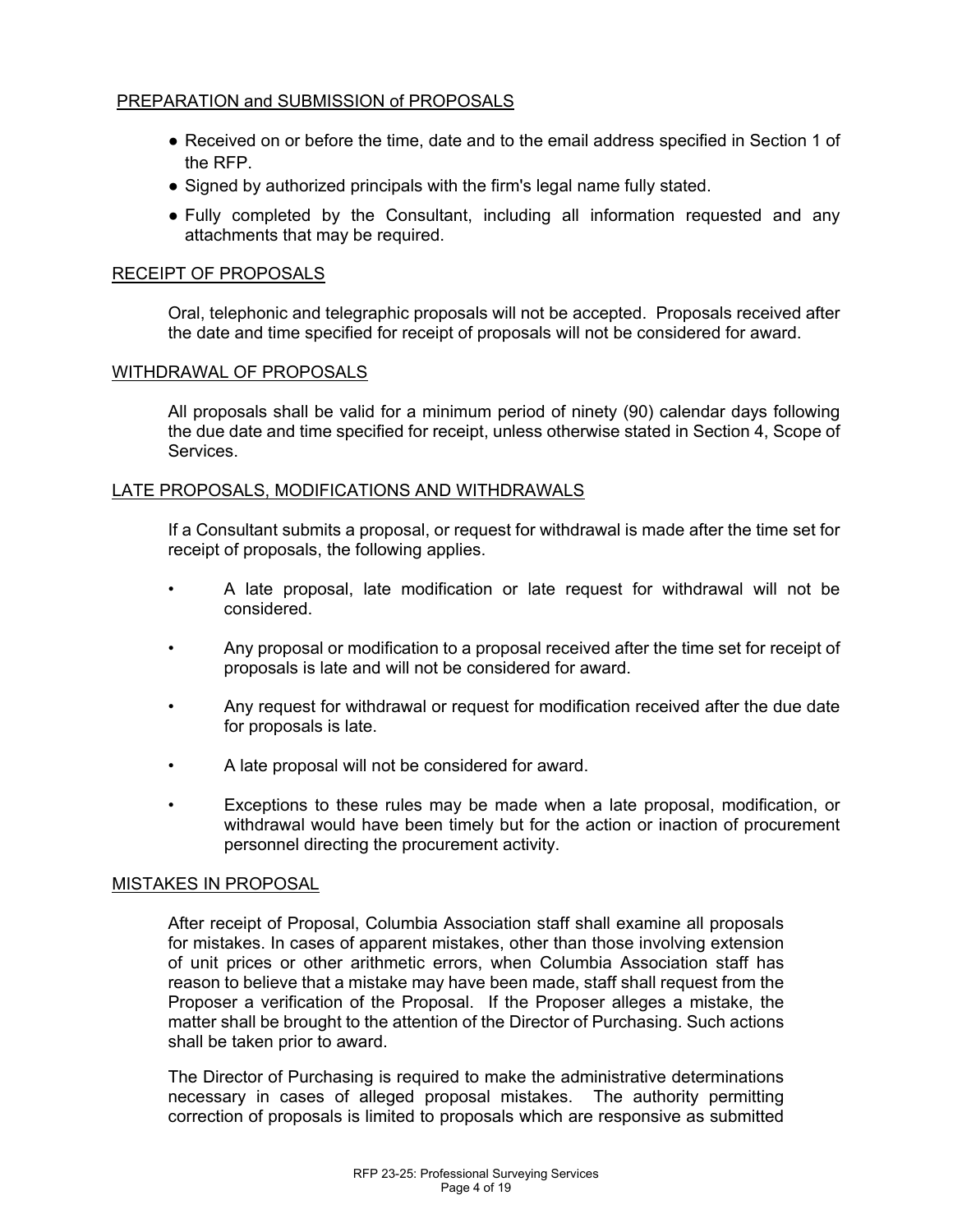and shall not be used to permit correction of proposals to make them responsive.

If the Director of Purchasing knows or has reason to conclude that a mistake in proposal may have been made, the Director of Purchasing shall require the Proposer to confirm the proposal. Confirmation by the Proposer of the proposal will be requested when the proposal reflects either an obvious, apparent error on its face or the proposal amount is unreasonably lower than those of either the other proposals submitted or the Columbia Association's estimate.

If the Proposer fails to respond to a request for confirmation of an apparent mistake within the time allotted by the Director of Purchasing, the proposal may be considered as originally submitted or may be rejected as non-responsive at the discretion of the Director of Purchasing. If the proposer confirms his/her proposal, the Director of Purchasing shall consider it as originally submitted.

If the Proposer alleges a mistake, the Director of Purchasing shall advise him/her to support the allegation by statements concerning the alleged mistake and by all pertinent evidence, such as the Proposer's file copy of the proposal, original worksheets and other data used in preparing the proposal, such as subcontractor's and supplier's quotations, if any, published price lists, and any other evidence which will serve to establish the mistake, the manner in which it occurred, and the proposal actually intended.

## Additionally:

- A determination may be made permitting the Proposer to correct his/her proposal if the Proposer requests permission to do so and clear and convincing evidence establishes both the existence of a mistake and the proposal actually intended. In lieu of proposal correction, the Columbia Association may permit a Proposer alleging a material mistake of fact to withdraw the proposal if there is reasonable proof that a mistake was made and the intended proposal cannot be ascertained.
- A determination may be made permitting the Proposer to withdraw his proposal if the Proposer requests permission to do so and clear and convincing evidence establishes the existence of a mistake. However, if the evidence is clear and convincing both as to the existence of a mistake and as to the proposal actually intended, a determination may be made to correct the proposal and not permit withdrawal.
- If the evidence does not warrant a determination under the two paragraphs above, a determination may be made by the Director of Purchasing that a Proposer may neither withdraw nor correct his/her proposal.
- Any clerical mistake, apparent on the face of a proposal, may be corrected by the Columbia Association prior to award, if the staff member has first obtained from the Proposer verification of what was actually intended. Examples of such apparent mistakes are: obvious misplacement of a decimal point, typographical errors, and mistakes in the designation of the unit of measure. Correction shall be reflected in the award document.
- After proposal receipt, Proposers shall not be permitted to delete exceptions to the proposal conditions or specifications, which affect price or substantive obligations.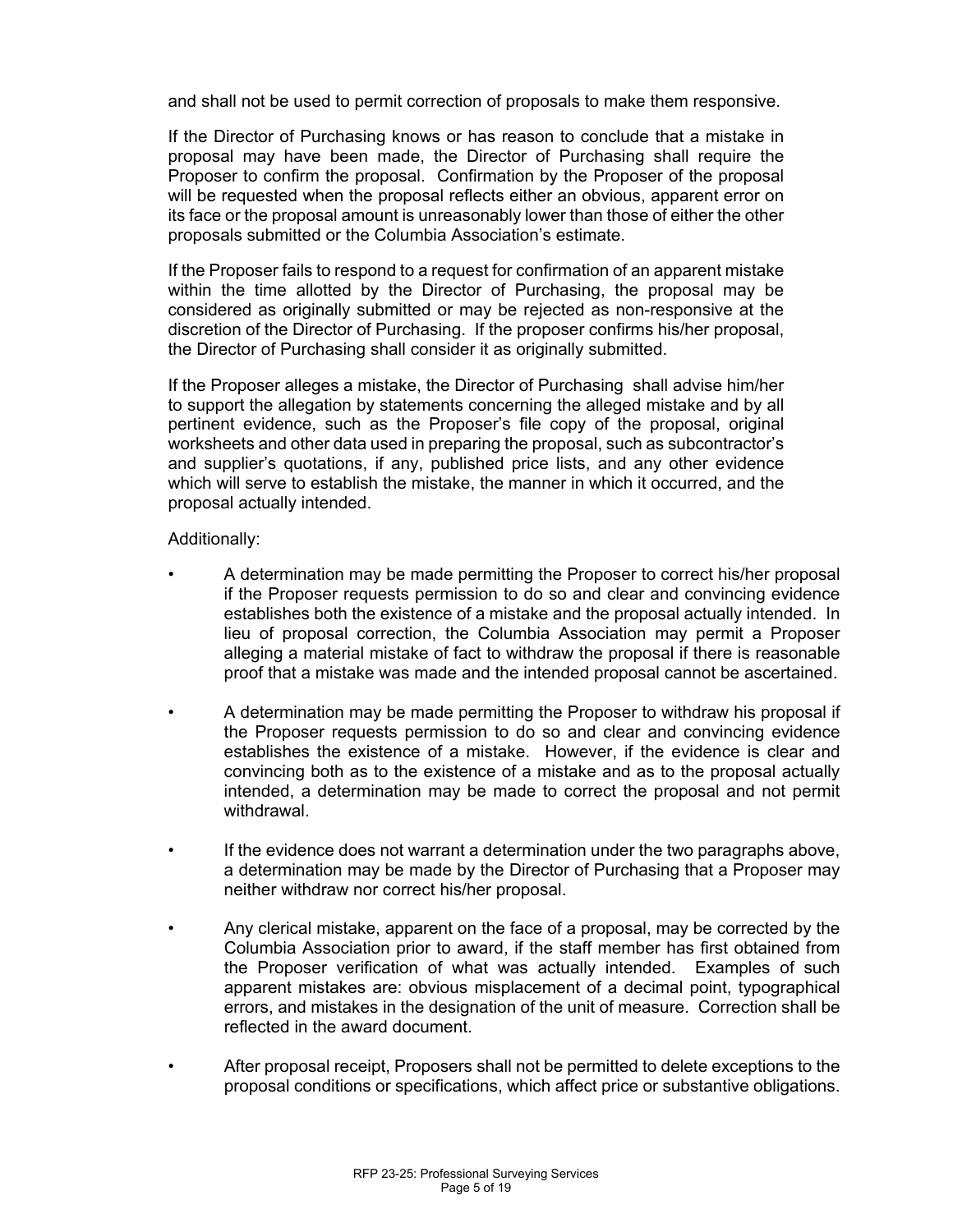• Nothing in this Section is intended to prohibit the Columbia Association from accepting a proposal correction resulting in a reduction in price from a Proposer after the proposal due date, provided that such reduction is not conditioned on or does not result in, the modification or deletion of any condition contained in the Request for Proposals.

## AWARD OF CONTRACT

The award will be made to the Consultant (s) whose proposal is most advantageous to the Columbia Association. Discussions after proposals have been opened are permitted to allow clarification and changes in proposals. Judgment factors may be used not only to determine if the service offered meets the required criteria, as stated in this RFP, but also to evaluate competing proposals. Thus the quality of the service may be used as a trade-off against the price of the service and awards can then be made to the responsive and responsible Proposer whose proposal is most advantageous to the Columbia Association.

Failure to enclose and submit requested data or comply with the requests as stated herein may be cause for rejection of the proposal as non-responsive.

A proposal from a non-responsible Consultant may be rejected. "Responsible" means the Consultant is capable to fully perform the contract requirements and has demonstrated integrity and reliability that assure good faith performance.

If the highest ranked Consultant (s) should fail to execute the contract or deliver any insurance certificates within the time specified:

- 1. The project will be awarded to the Consultant (s) ranked next under the evaluation criteria, who shall be required to fulfill all stipulations, or
- 2. The Columbia Association may reject all remaining proposals.

Columbia Association reserves the right to award in the aggregate or to make separate awards.

Columbia Association reserves the right, when reviewing proposals for award, to waive minor informalities or irregularities. The Consultant to whom the award is made will be notified at the earliest possible date.

Columbia Association reserves the right to reject any or all proposals, and to reject any or all optional items included in the proposal.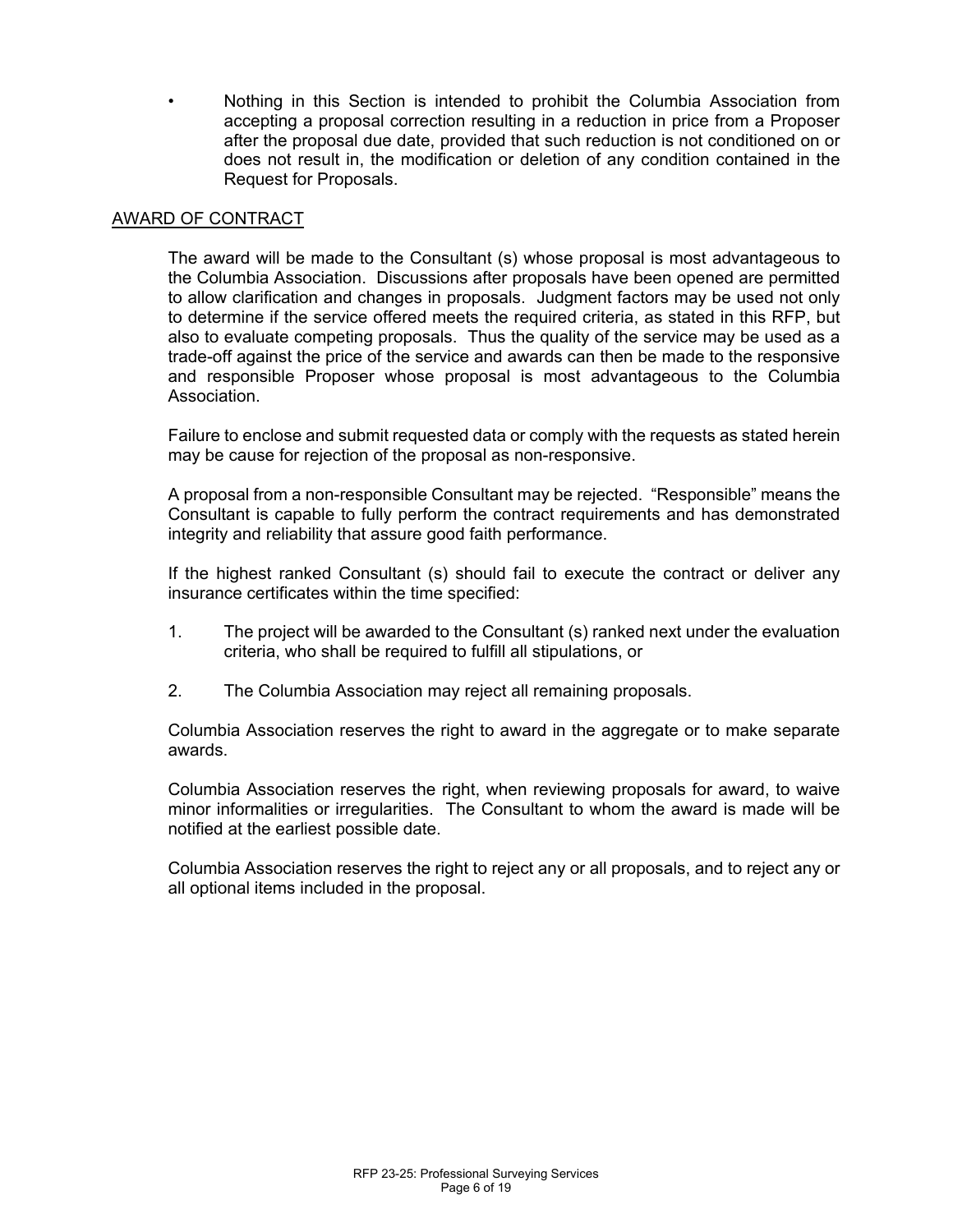## **Section 3. GENERAL CONDITIONS**

#### MINORITY BUSINESS ENTERPRISE POLICY

Minority Business Enterprises, Women Owned Business Enterprises and Disabled Owned Business Enterprises will be afforded equal opportunity to submit Bids or Proposals in response to this Procurement and will not be subject to discrimination on the basis of race, color, sex, or national origin in consideration for award.

Columbia Association will establish guidelines and document efforts to attain its goal to procure fifteen percent (15%) of the total dollar value in eligible procurements from MBEs, WBEs and DBEs.

CA recognizes Minority Business Enterprise (MBE) certification from the State of Maryland, Howard County, MD and the City of Baltimore. Please provide with your proposal a copy of your certificate if you are certified with any of these governmental agencies.

#### ETHICS IN PROCUREMENT

By submitting a proposal, the Consultant agrees to adhere to the Columbia Association's policy on ethics in purchasing. This policy prohibits an employee and any immediate family member from receiving incentives, gifts, gratuities or favors of any kind from Consultants seeking business or engaged in business transactions with the Columbia Association. Neither the employee nor any of the employee's immediate family had or will have involvement in or influence in any way the selection of a Consultant to do business with the Columbia Association whereby the employee or the employee's immediate family will receive personal benefit.

#### **SUSTAINABILITY**

The Columbia Association is committed to the procurement of goods and services that have less detrimental environmental and social impacts than competing goods and services. IFBs and RFPs shall endeavor, to the extent possible, to specify sustainable goods and services, and at the same time consider the value received and benefit to the environment in return for the expenditure. Goods and services should, for example, be more energy efficient, conserve water, reduce the use of fuel, generate less pollution and toxins, use recycled materials, and/or minimize waste.

#### SPECIFICATIONS

All work must be furnished in accordance with the Scope of Services Section of the RFP.

#### PAYMENT

The Columbia Association will make payment within 30 days of acceptance of the work, and submission by the Consultant of a properly prepared invoice with any required supporting documentation.

#### COMPLETION OF WORK

Upon award, Consultant must be prepared to complete and deliver the work within the time stated in the proposal.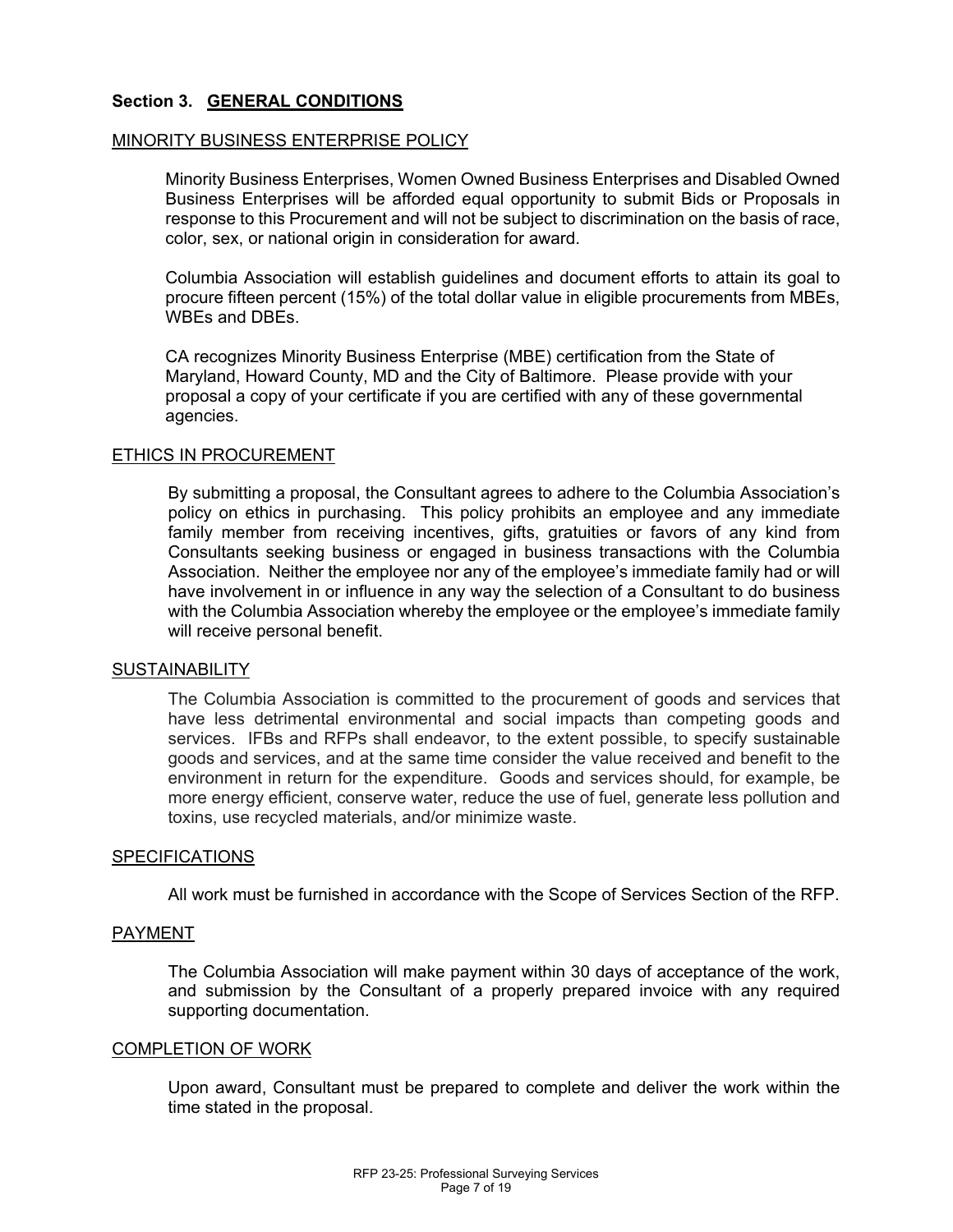## TAX STATUS

The Columbia Association is a non-profit corporation under the laws of the State of Maryland. Columbia Association is subject to the State of Maryland 6% sales and use tax.

## TERMINATION FOR DEFAULT

If the Consultant fails to fulfill its obligations under this contract properly and on time, or otherwise violates any provision of the contract, the Columbia Association may terminate the contract by written notice to the Consultant. The notice shall specify the acts or omissions relied upon as cause for termination. All finished or unfinished work provided by the Consultant shall, at the Columbia Association's option, become the Columbia Association's property. The Columbia Association shall pay the Consultant fair and equitable compensation for satisfactory performance prior to receipt of notice of termination, less the amount of damages caused by the Consultant's breach. If the damages are more than the compensation payable to the Consultant, the Consultant will remain liable after termination and the Columbia Association can affirmatively collect damages.

## TERMINATION FOR CONVENIENCE

The performance of work under this contract may be terminated by the Columbia Association in accordance with this clause in whole, or from time to time in part, whenever the Columbia Association shall determine that such termination is in the best interest of the Columbia Association. The Columbia Association will pay all reasonable costs associated with this contract that the Consultant has incurred up to the date of termination and all reasonable costs associated with termination of the contract. However, the Consultant shall not be reimbursed for any anticipatory profits that have not been earned up to the date of termination.

#### COLUMBIA ASSOCIATION REVIEW

Each modification or change order hereunder which affects the contract price shall be subject to the prior written approval of the Columbia Association and to prior certification of the availability of funds and the effect of the modification or change order on the project budget or construction cost. If, according to the fiscal certification, the modification or change order will cause an increase in cost that will exceed budgeted and available funds, the modification or change order may not be made unless sufficient additional funds are made available or the scope of the Work is adjusted to permit its completion within the project budget.

Except as herein provided, no order, statement or conduct of the Project Manager shall be treated as a change under this section or entitle the Contractor to an equitable adjustment hereunder.

#### **CONFIDENTIALITY**

Consultants should identify those portions of their proposals that they deem to be confidential, proprietary information or trade secrets and provide justification why such materials, upon request, should not be disclosed.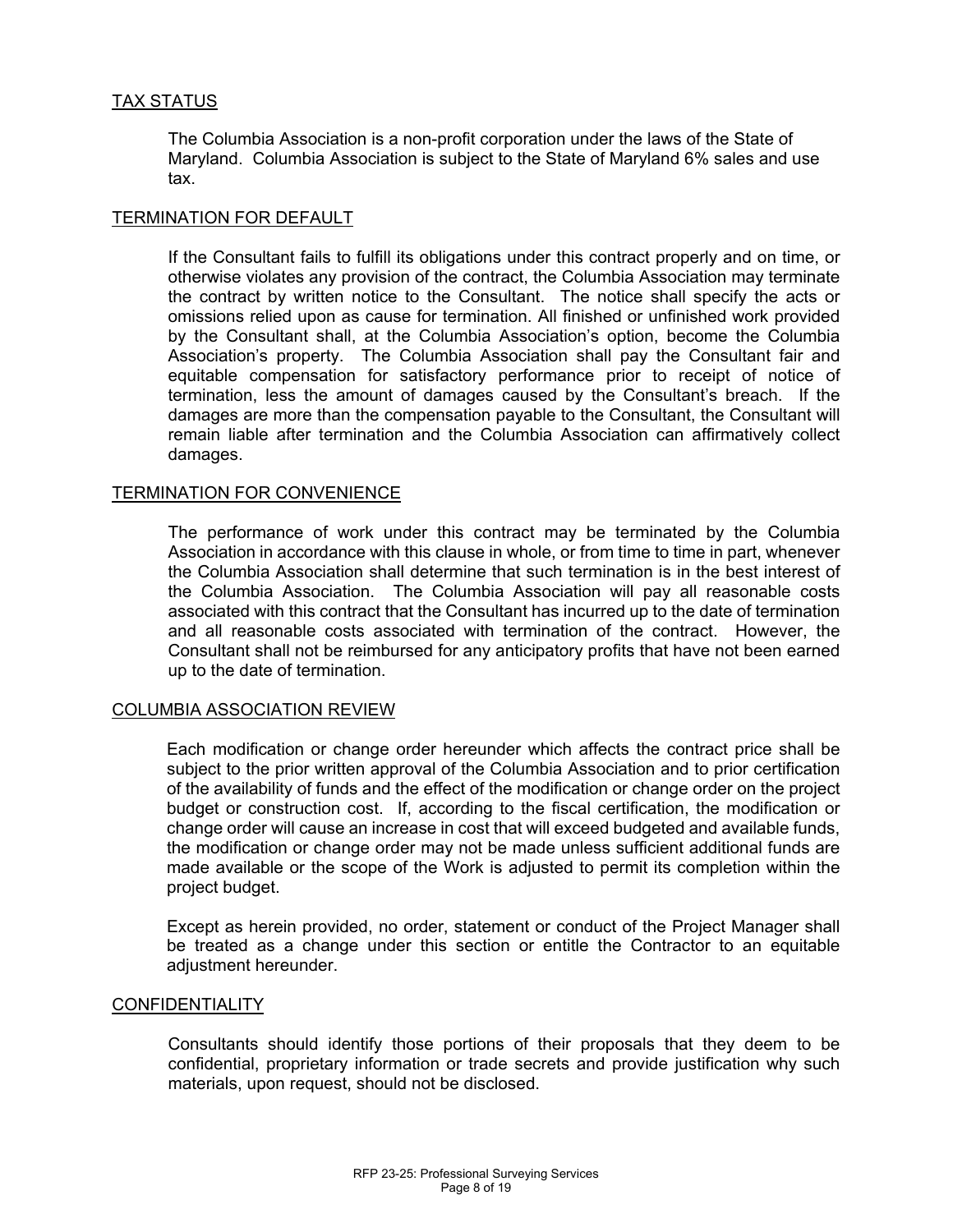#### MARYLAND LAW

The laws of the State of Maryland shall govern the interpretation of the contract resulting from this RFP and enforced in any court of competent jurisdiction in Howard County, Maryland

#### FEDERAL TAX IDENTIFICATION OR SOCIAL SECURITY NUMBER

The Columbia Association requires that all invoices be identified with the Consultants Federal Tax Identification number or Social Security Number.

#### APPROXIMATE ANNUAL EXPENDITURE

The Columbia Association estimates that the annual expenditure for surveying services is approximately Forty Thousand Dollars (\$40,000.00). The actual expenditure may be higher or lower than the estimate.

#### **QUANTITIES**

It is estimated that yearly expenditures under this contract will approximate the quantities listed. Under the terms of this Invitation, however, the resultant contract shall be considered a "requirements-type" contract only. No guarantee of purchases of any specific yearly quantity or total dollar amount is made. In addition, all purchases are contingent upon the appropriate fiscal funding.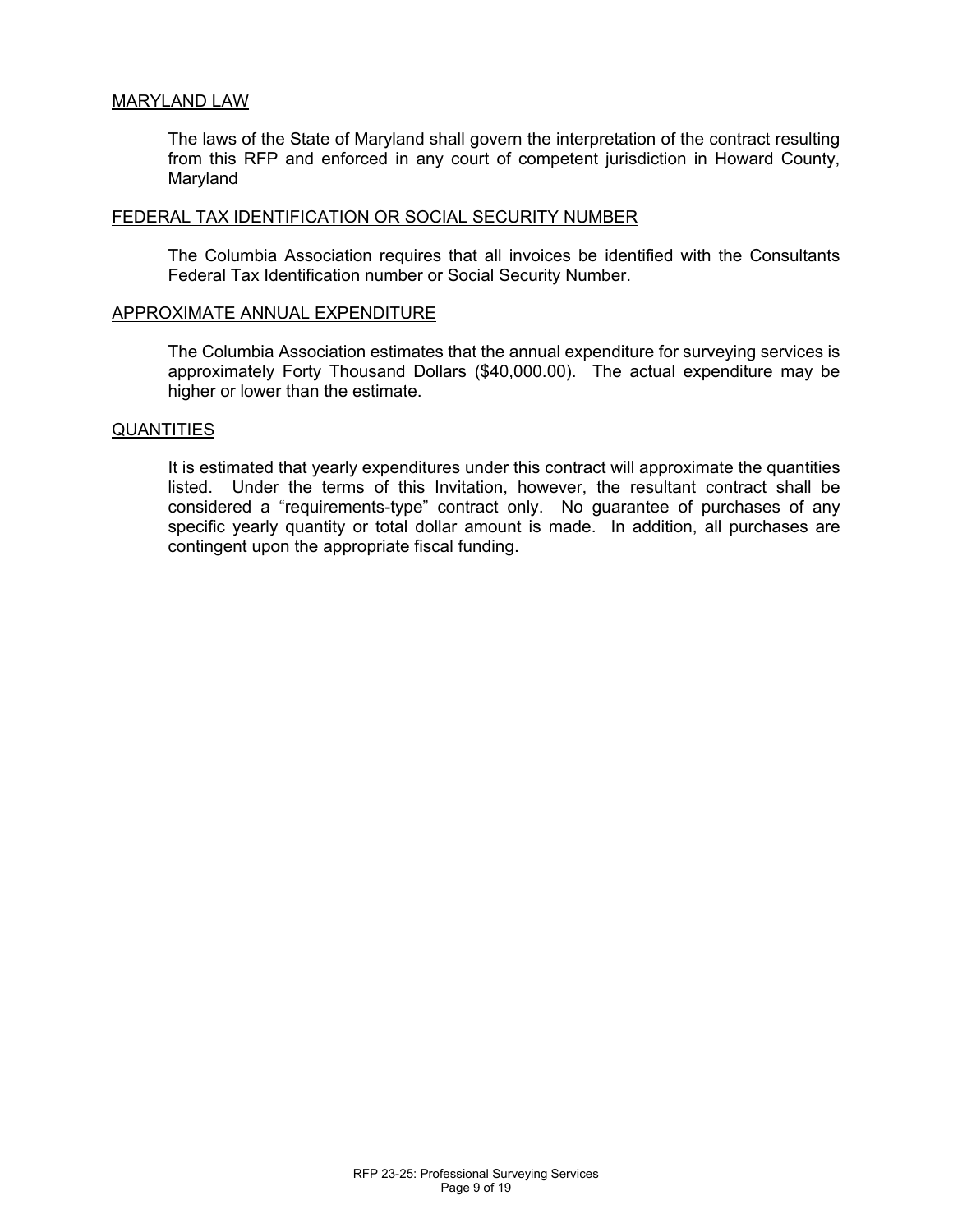# **Section 4. SCOPE OF SERVICES**

## BACKGROUND

Columbia Association (CA) is a nonprofit community services corporation that works in the service of Columbia, Maryland, a nationally recognized planned community that's home to approximately 100,000 people and several thousand businesses. The mission of this unique organization is to enhance the quality of life for people living and working in Columbia. It has grown with the community into a multimillion-dollar operation that is integrated into nearly every aspect of Columbia life.

The CA team strives each and every day to enrich the quality of life in Columbia by cultivating meaningful experiences and providing unique opportunities in our community, all through the lens of responsible stewardship. CA is committed to offering a wide range of services, programs and facilities that prioritize inclusion, protect the environment and promote wellness in all aspects. CA owns and operates a comprehensive network of community facilities and amenities, many of which are free and accessible to anyone who wishes to utilize them. These spaces ensure we are respecting and protecting the environment while giving people of all ages and backgrounds a place to learn and grow. That includes:

- Three lakes and more than 40 ponds
- Nearly 3,600 acres of open space
- 165 tot lots
- 95 miles of pathways
- 23 outdoor pools
- An indoor swim center and Splashdown
- Three large fitness/recreation clubs
- Columbia Ice Rink, an indoor Olympic-sized facility
- Columbia Art Center
- Youth & Teen Center
- Two indoor tennis clubs, including the nationally-recognized Long Reach Tennis Club
- Three outdoor tennis clubs
- Two golf clubs
- SportsPark with mini-golf, batting cages, a skate park and picnic pavilions

In addition to managing these facilities and open space assets, which includes a large selection of classes, workshops, coaching and social leagues, CA provides a wide variety of programming across Columbia, including year-round events at the Downtown Columbia Lakefront, before and after school care, international and multicultural events and a variety of summer camps.

For additional information about Columbia Association, visit our website a[t](http://www.columbiaassociation.org/) [ColumbiaAssociation.org.](http://www.columbiaassociation.org/)

## PURPOSE

CA seeks proposals from qualified and experienced engineering firms interested in providing professional surveying services.

## CONTRACT TERM

The term of the contract shall be from June 15, 2022 through June 14, 2023 with the option to renew for four (4) additional one (1) year periods upon mutual agreement of both parties.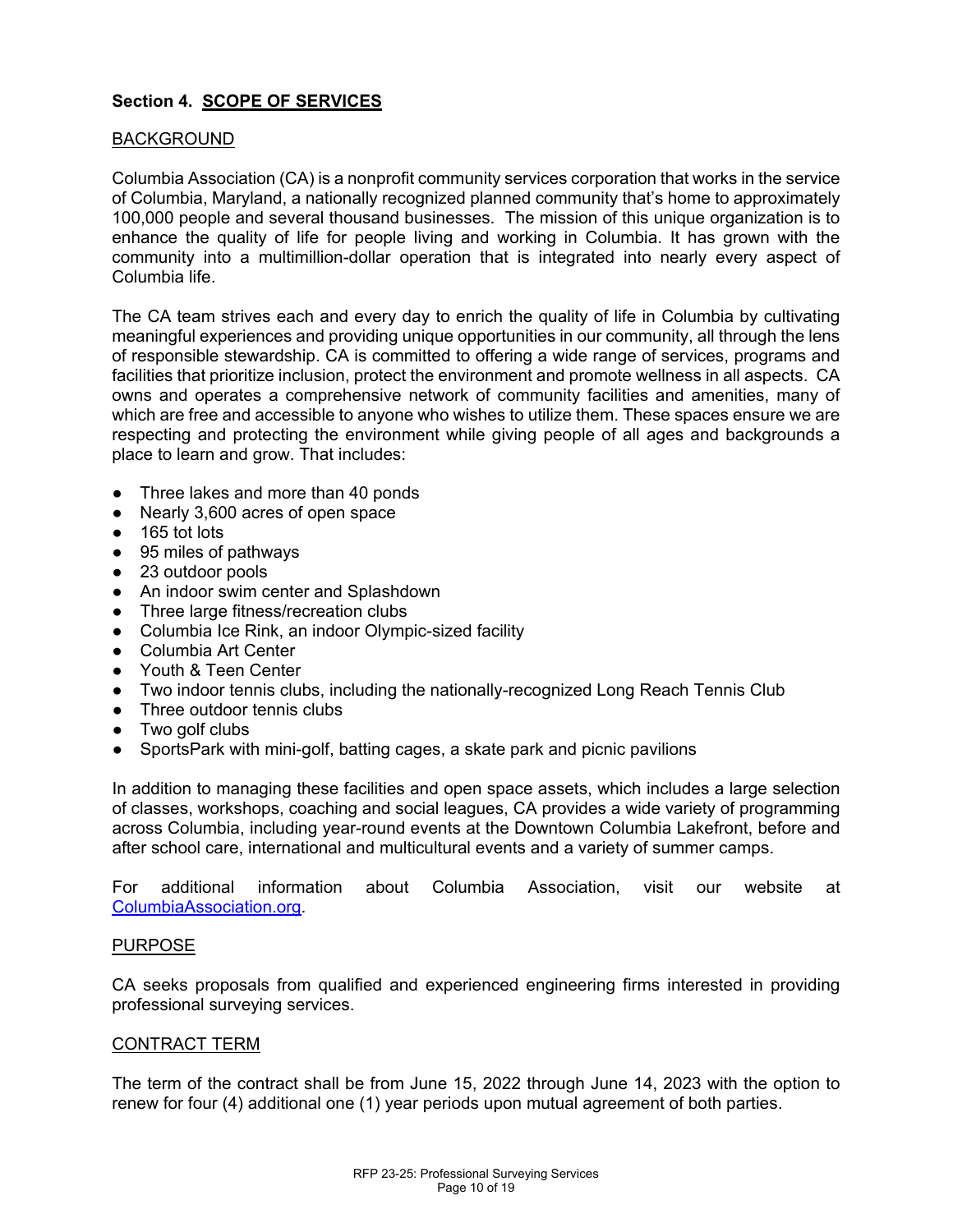## SCOPE OF WORK

- 1. All land record research and in-field surveying necessary to properly determine the location of property line or corner. It should be understood that these locations will be based on the property plats recorded at the Land Records Department of Howard County, Maryland.
- 2. Installation of a steel pin and CA branded aluminum cap with a reference number and license number. Installation of CA branded witness posts in wooded areas to permanently identify the property corners.
- 3. Provide boundary survey and/or encroachment location exhibits, as requested.
- 4. Utilize Smartsheet software to provide advance notice of dates of scheduled field work and ensure timely communication with CA as to job completion so that the area can be inspected by CA prior to any possible disturbance of the markings.
- 5. Job completion is required within 5 working days of CA's request.
- 6. Any additional surveying services such as topography or construction stake out will be handled on a separate basis.

## COMPLIANCE WITH LAWS

By submitting a proposal, the Proposer hereby represents and warrants:

- A. That it is qualified to do business in the State of Maryland and that it will take such action as, from time to time hereafter, may be necessary to remain so qualified.
- B. That it is not in arrears with respect to the payment of any monies due and owing CA, or any department or agency thereof, including, but not limited to, the payment of taxes and employee benefits, and that it shall not become so in arrears during the term of the contract.
- C. That it shall comply with all federal, state, and local laws and ordinances, and legally enforceable rules and regulations applicable to its activities and obligations under the contract.
- D. If a contract is awarded, the successful proposer shall be required, to the fullest extent allowed by law, to indemnify and hold harmless the Columbia Association, agents and/or employees of the aforementioned body, from and against all liability and expenses, including attorney's fees, howsoever arising or incurred, alleging damage to property or injury to, or death of, any person arising out of or attributable to the proposer's performance of the contract awarded and shall defend, indemnify and save harmless the aforementioned bodies, their agents and employees from all claims, suits, judgments, expenses, actions damages and costs of every kind and description arising out of or resulting from the negligent performance of the professional services for the Project.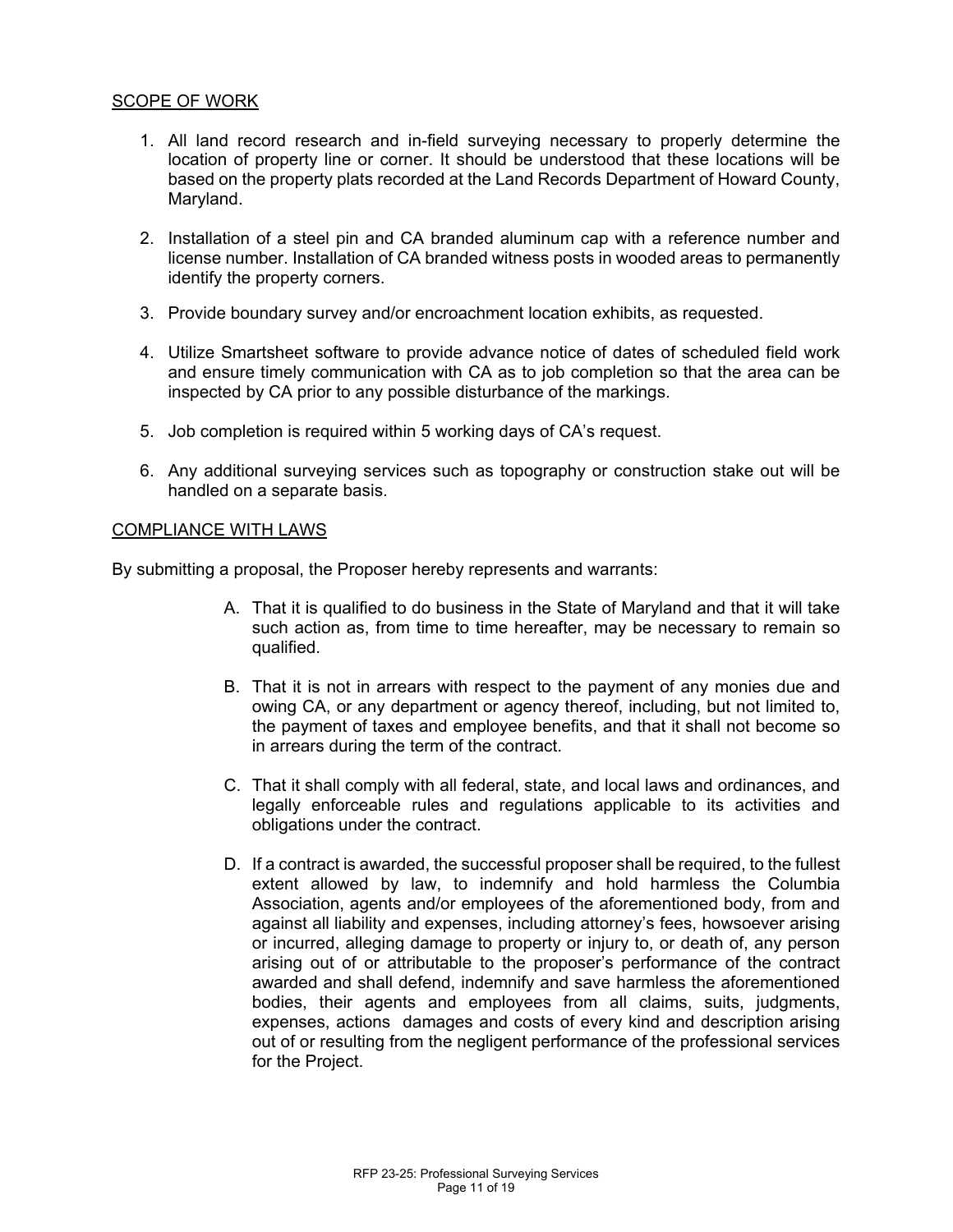E. General Liability. That if awarded a contract, the Proposer shall, to the fullest extent allowed by law, defend, indemnify and hold harmless Columbia Association from all claims, suits, judgments, expenses, actions, damages and costs of every name and description to which Columbia Association may be subject or put by reason of injury to persons (bodily injury, including death, or any personal injury) or property damage as a result of its work, caused by or alleged to be caused by negligence or fault on the part of contractors, servants, or agents, (other than arising out of professional services).

# NON-COLLUSION

The consultant certifies that this proposal is made without any previous understanding, agreement, or connections with any person, firm or corporation making a bid for the same project, without prior knowledge of competitive prices and is in all respects fair, without outside control, collusion, fraud, or other illegal action.

## **INSURANCE**

The Consultant shall obtain Broad Form General Liability \$1,000,000 combined single limit for property damage and bodily damage; Business Automobile \$1,000,000 combined single limit for property damage and bodily injury; Worker's compensation statutory limits; Umbrella of at least \$2,000,000; and professional liability for errors and omissions in the amount of \$2,000,000. All policies shall name the Columbia Association, Inc. as an additional insured and shall provide that the Columbia Association, Inc. will receive from the insurer ten (10) days written notice before any change, cancellation or modification of such policies become effective. A certificate of insurance is to be supplied to the Columbia Association.

## OTHER INFORMATION:

- 1. The Consultant certifies that this bid is made without any previous understanding, agreement, or connections with any person, firm or corporation making a bid for the same project, without prior knowledge of competitive prices and is in all respects fair, without outside control, collusion, fraud, or other illegal action.
- 2. The Columbia Association reserves the right to interview firms prior to final selection.
- 3. The Columbia Association will pay for all required fees for project permits. Columbia Association payments will be made payable to the permitting agency. The Consultant shall be responsible for all submissions, correspondence, communications, delivery and other actions necessary to obtain the requisite permits, and the cost of such actions shall be included in the Lump Sum Fee Proposal.

## PROPOSAL FORMAT

All proposals must comply with the following format to allow the selection committee to fairly evaluate all proposals. The proposal should be submitted in a PDF format with sections corresponding to the sections that follow and contains:

1. Cover Letter and Executive Summary – Include an introductory letter, no longer than two pages, stating the prime proposing firm's name and correspondence information, such as point of contact name and e-mail address, firm address, telephone number, fax number and address. Provide a précis of your understanding of the project and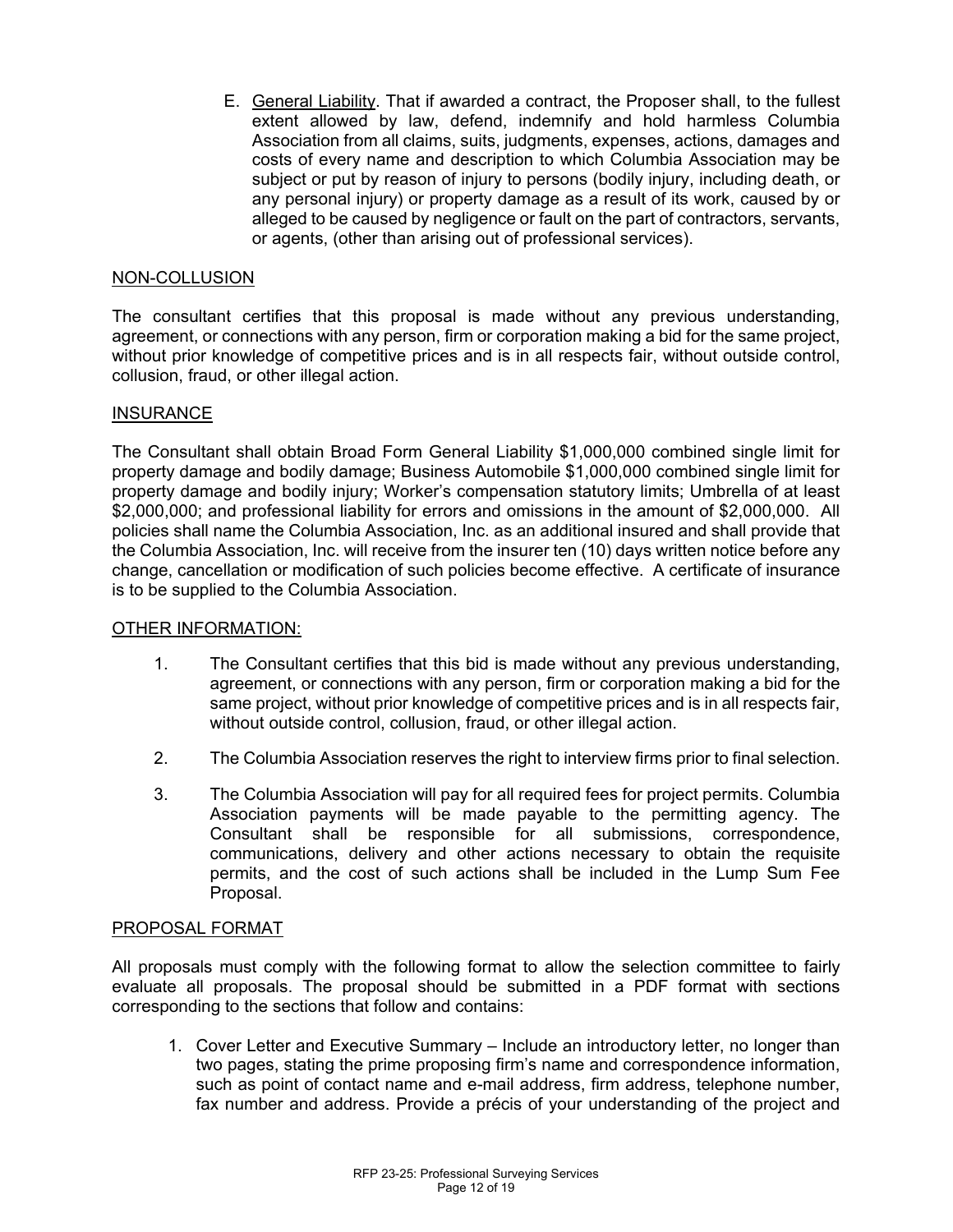why your firm is uniquely qualified to accomplish the services required through this RFP. Ensure that proposal submitted contains an original signature of an officer or other person who is capable of contractually committing the firm.

- 2. Fee Proposal: Provide pricing information that is requested on the pricing schedule provided herein. Additionally, provide hourly invoice rates for the all personnel that are expected to work on the project and that may be invoked for additional related work (hourly invoice rate shall include all benefits, taxes, burden, overhead, travel, etc.).
- 3. Professional qualifications and technical approach to services described herein.
- 4. References The consultant shall list three current or recent professional references for projects of similar scope as described in this RFP. Include the reference's name, phone number and email address and a description of the services provided for this reference.

## AWARD OF CONTRACT

Contract(s) awarded pursuant to the provisions of this section shall not be based solely on price, but shall include and not be limited to evaluation criteria listed in the RFP. Whenever selection is other than the low consultant, complete and thorough justification shall be provided for the selection, and the reasons documented by the proposal analysis committee. The contract(s) shall be awarded to a qualified firm(s) at compensation determined to be fair and reasonable considering budgetary limitations, scope, complexity, and the nature of the services.

## PROPOSAL EVALUATION

The following criteria shall be used in analyzing and evaluating this proposal. The Columbia Association reserves the right to accept other than the lowest priced proposal. A proposal analysis committee shall evaluate proposals. Interviews may be conducted as part of the evaluation process. Requests from consultants for presentations or clarifications of portions of the proposals shall be considered. This committee shall prepare a summary evaluation with an objective ranking of the proposals.

The Proposal Analysis Committee shall evaluate each proposal in accordance with the following criteria:

|                              | Proposed fees                                                                                                                                                                 | 60 points  |
|------------------------------|-------------------------------------------------------------------------------------------------------------------------------------------------------------------------------|------------|
| 2.                           | Prior experience and expertise (with respect to projects<br>similar in type, nature and size to those anticipated                                                             | 20 points  |
| 3.                           | Qualifications, experience and assignment of roles of<br>key personnel who will be responsible for the<br>performance of the scope of services outlined in this<br><b>RFP</b> | 20 points  |
| <b>TOTAL POSSIBLE POINTS</b> |                                                                                                                                                                               | 100 POINTS |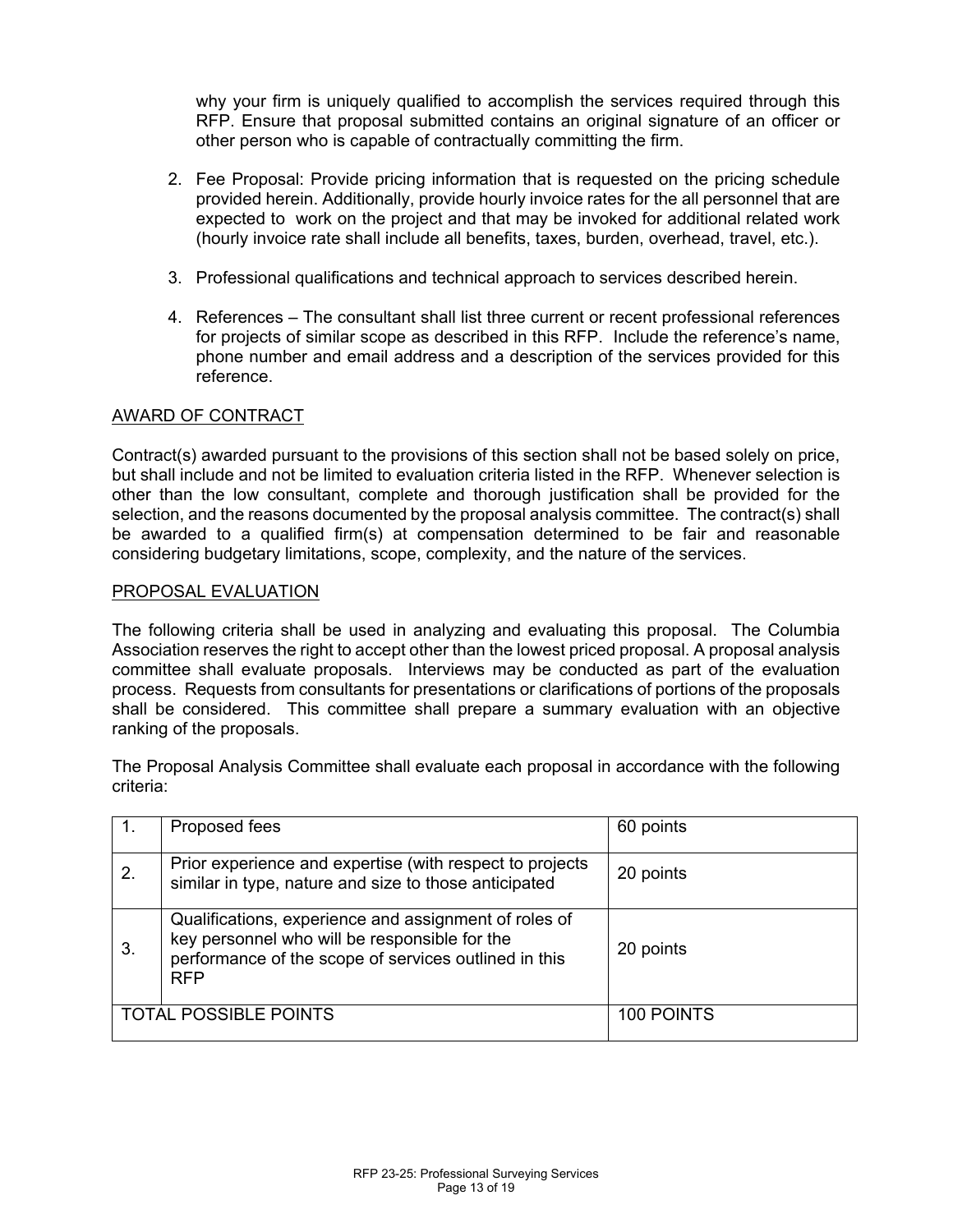# EVALUATION PROCEDURE

| Step 1 | Evaluate and score each proposal in accordance with the stated evaluation<br>criteria. |
|--------|----------------------------------------------------------------------------------------|
| Step 2 | Prepare a short list of consultants, if necessary.                                     |
| Step 3 | Conduct Oral Interviews and request additional information, if necessary.              |
| Step 4 | Verify references.                                                                     |
| Step 5 | Select a consultant and begin contract negotiations.                                   |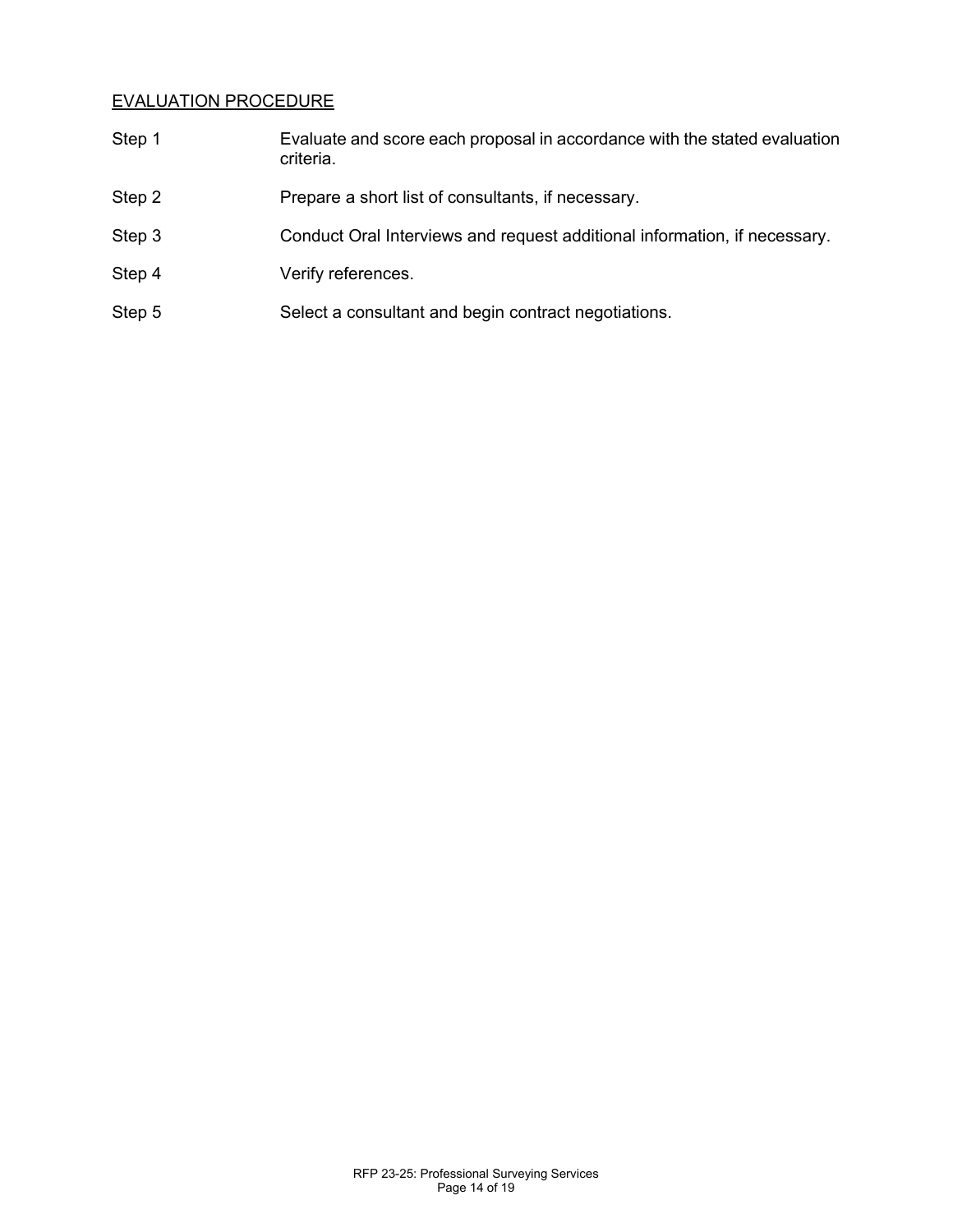## **PRICING SCHEDULE**

## **RFP 23-25: Professional Surveying Services**

The Proposer certifies that this proposal is made without any previous understanding, agreement, or connection with any person, firm, or corporation making a proposal for the same project, without prior knowledge of competitive prices, and is in all respects fair, without outside control, collusion, fraud, or other illegal action.

The undersigned proposes to furnish in accordance with the Request for Proposal:

| <b>Description</b>                                                                           | <b>Lump Sum Fee</b> |
|----------------------------------------------------------------------------------------------|---------------------|
| Price to install the one & only property corner or the 1 <sup>st</sup><br>marker of the job. |                     |
| Price for each additional corner as required                                                 | \$                  |
| Price for survey exhibit                                                                     | \$                  |

| CA recognizes Minority Business Enterprise (MBE) certification from the State of Maryland,<br>Howard County, MD and the City of Baltimore. Indicate below if your firm is certified with any of<br>these governmental agencies and provide a copy of your certification letter with your bid. |
|-----------------------------------------------------------------------------------------------------------------------------------------------------------------------------------------------------------------------------------------------------------------------------------------------|
| <b>MBE Status:</b>                                                                                                                                                                                                                                                                            |
| Hispanic Owned<br>African American Owned<br>Asian Owned                                                                                                                                                                                                                                       |

 $\mathbf{I}$ Disabled Owned | Native American Owned | Female Owned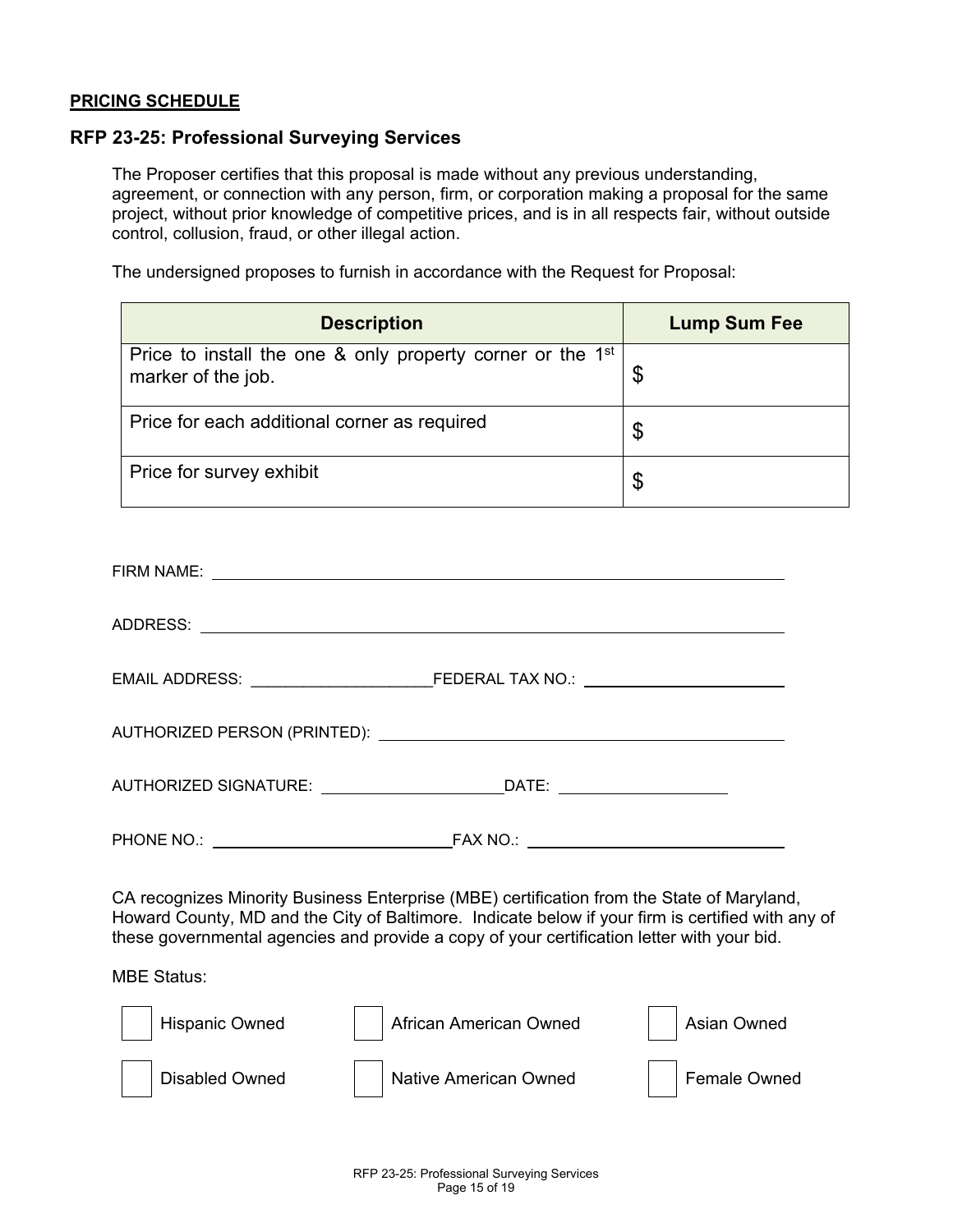# **REFERENCES**

| 1.                                  |  |
|-------------------------------------|--|
| <b>Company Name</b>                 |  |
| Address                             |  |
| Name of Contact                     |  |
| <b>Telephone Number</b>             |  |
| <b>Email Address</b>                |  |
| Contract Value (Annual)             |  |
| <b>Brief Description of Project</b> |  |

#### 2.

| <b>Company Name</b>                 |  |
|-------------------------------------|--|
| Address                             |  |
| Name of Contact                     |  |
| <b>Telephone Number</b>             |  |
| <b>Email Address</b>                |  |
| Contract Value (Annual)             |  |
| <b>Brief Description of Project</b> |  |

3.

| Company Name                        |  |
|-------------------------------------|--|
| Address                             |  |
| Name of Contact                     |  |
| Telephone Number                    |  |
| <b>Email Address</b>                |  |
| Contract Value (Annual)             |  |
| <b>Brief Description of Project</b> |  |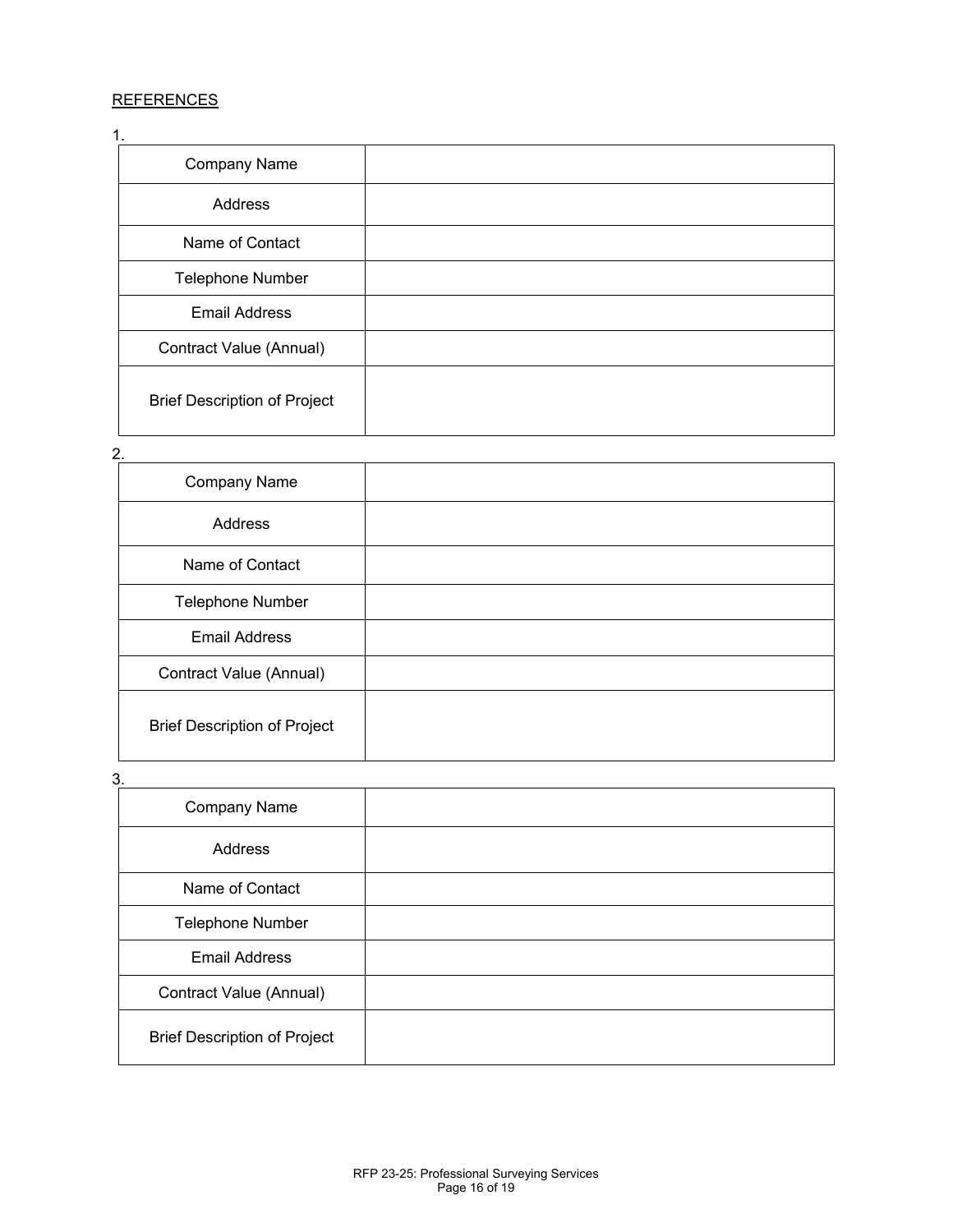## **COLUMBIA ASSOCIATION MINORITY BUSINESS ENTERPRISE (MBE) FORM**

**Solicitation Title/No.:** IFB 23-25: Professional Surveying Services

Instructions: The Minority Business Enterprise (MBE) Form must be submitted with the bid/proposal. Failure to accurately complete and submit this form may deem the bid unresponsive or may determine that the proposal cannot be selected for contract award.

- 1. The Contractor shall attempt to achieve fifteen percent (15%) or greater participation from certified Minority Business Enterprise firms for the performance of this contract, in accordance with CA's organizational goal. This may be in the form of a prime or subcontractor participation.
- 2. The Contractor is encouraged to use a diverse group of subcontractors and suppliers from the various MBE classifications. All MBE firms must be certified as specified in the Minority Business Enterprise paragraph of this solicitation. Only certified MBE firms shall be counted toward this requirement. Firms may obtain a listing of certified Minority Business Enterprise firms from the Maryland Department of Transportation (MDOT) directory which can be found through the following link: <https://mbe.mdot.maryland.gov/directory/>

In connection with the bid/proposal submitted in response to Solicitation No. \_\_\_\_\_\_\_\_\_\_\_\_\_\_, I affirm the following:

 $\Box$  I acknowledge and intend to meet IN FULL the overall certified Minority Business Enterprise (MBE) participation goal of fifteen percent (15%). For each MBE firm utilized the proposer must provide the following information to include a copy of the MBE firm's certification documentation, the MBE firm's name, address and tax identification number.

| <b>Total African American MBE Participation:</b>     |  |
|------------------------------------------------------|--|
| Total Asian American MBE Participation:              |  |
| Total Hispanic American MBE Participation:           |  |
| Total Women-Owned MBE Participation:                 |  |
| Total Disabled MBE Participation:                    |  |
| Total MBE Participation (include all categories): \$ |  |
| <b>Total Contract Value:</b>                         |  |
| Total Percentage of MBE Participation                |  |

OR

☐ After making good faith outreach efforts prior to making this submission, I conclude that I am unable to achieve the MBE participation goal. Firm must provide the name, business address and phone number of all Minority Business Enterprise firms that were contacted to provide goods or services under this contract. At least three firms must be listed.

| л<br>. . |  |
|----------|--|
| 2.       |  |
| 3.       |  |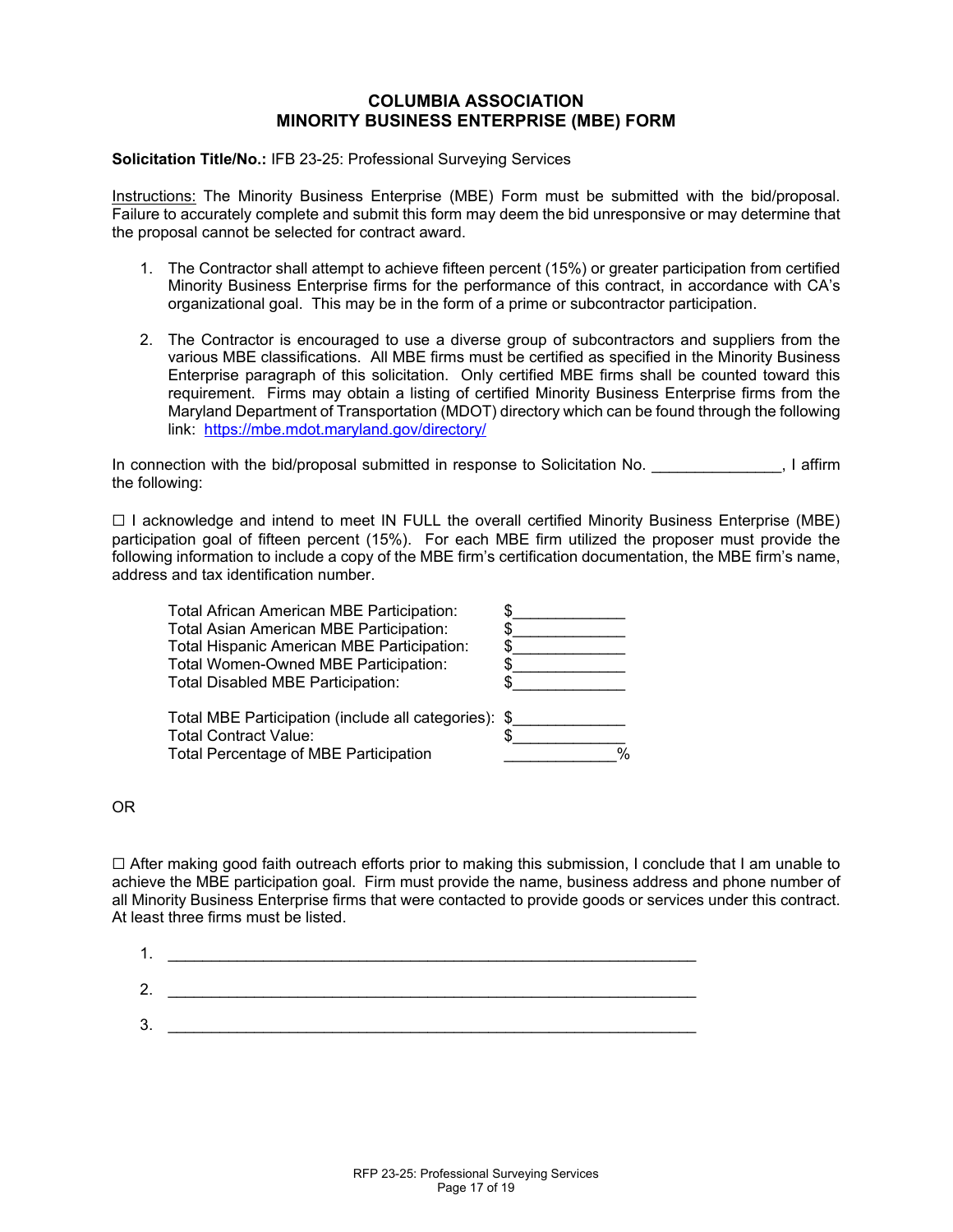I affirm that I have reviewed this form and certify that the information provided is true to the best of my knowledge, information and belief.

| Signature of Authorized Firm Representative: [19] Discovery and the Signature of Authorized Firm Representative: |  |
|------------------------------------------------------------------------------------------------------------------|--|
|                                                                                                                  |  |
| $Phone($ $)$ $ -$                                                                                                |  |
|                                                                                                                  |  |
|                                                                                                                  |  |